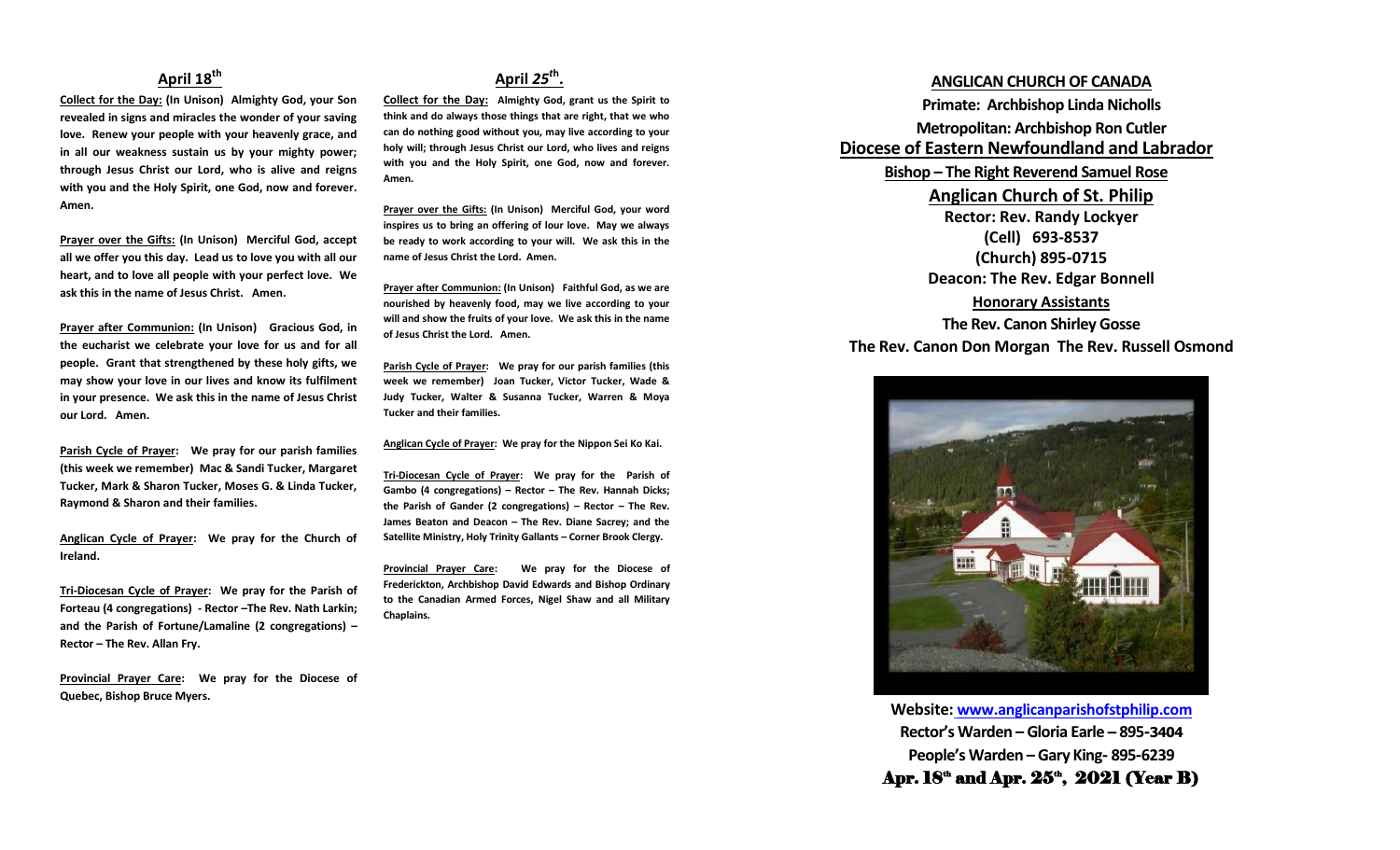#### **A WARM WELCOME IS EXTENDED TO ALL OUR PARISHIONERS AND VISITORS WHO ARE WITH US TODAY. WE HOPE THAT GOD WILL BLESS US AS WE WORSHIP HIM HERE TOGETHER AT ST. PHILIP'S CHURCH.**

From the Rector's desk: Greetings from me and from your parish church, I hope you all are feeling blessed as we travel through this Easter season. In the life of our church calendar the Easter season ends on May 16th, which is *"Ascension Sunday";* however, we are reminded that by virtue of who we are as Christians, we are Easter people, so every Sunday we gather to worship and praise the Lord is a celebration of Easter. It is the very foundation of the Christian Church, it is our hope for eternal life. We have four more weeks to journey through the season, so let us really focus our hearts and spirits on the joy of the Resurrection, and the belief that, because Jesus lives, we too will live forevermore.

Last week, we looked at the gospel story of Jesus that Easter evening appearing in a locked room, proving to the disciples that he was indeed resurrected and alive. We saw that Thomas was absent, and when told about this appearance refused to believe unless he could see for himself, and feel the wounds of Jesus where the nails and spear were driven in. Jesus appears again a week later and this time Thomas is present, and he has the opportunity to feel the wounds, and he comes to believe as well. Jesus ended that gospel reading by saying - *" you believe because you have seen, happy are those who have not seen and yet believe".* The disciples were in a unique position to encounter the risen Lord before his ascension into heaven, what about you and I, how do we encounter the risen Lord in our lives?

We have no choice but to be one of those Jesus talked about, the ones who have not seen in a physical sense, but come to believe anyhow. I guess this is what we call faith, and is perhaps a good definition of what faith is, believing and trusting in the risen Lord even though we have not seen him in a physical way. Though this is faith it is by no means "blind faith". You see one week after the Ascension we come to *Pentecost Sunday" (May 23rd)* , where we celebrate the fulfilment of Jesus' promise to send the Comforter, the Holy Spirit. It is at this time that the disciples, and followers of Jesus are infused with a power and presence that brings the Church into existence. The story of Pentecost is the story of the birth of Christ's Church. It is this Holy Spirit that convicts us, and works within us to assure us that Christ is real, his promises are real, and the faith we have is powered by this presence and power of the risen Lord. Does it mean that henceforth we will never struggle again, will never have doubts again, and life will be filled with everlasting joy and excitement? Of course not, but we already know that don't we? Naturally we will encounter lots of challenges and struggles along the way, though there will be great joy, there will also be times of great disappointment, loss and sorrow in our lives, and in the life of our faith community, because that's what we do in community, we rejoice with each other in good times and we share pain and sorrow in times of failure and despair. That's the nature of this human condition we share. That's the kind of life that Jesus experienced as well when he walked among us, he knew great joy and he also knew great sorrow. God doesn't promise to insulate us from sorrow, pain and loss, but God does promise to be with us through it all. I am always reminded of that glorious Psalm 23, where the Psalmist says –

*"Though I walk through the valley of the shadow of death, I shall fear no evil, for thou art with me, thy rod and thy staff comforteth me". That's the power and promise of God, that's the fulfilment of this promise in the resurrection of Jesus.*

*So, we need not lose hope in times of despair, times when the foundation of our faith is tested, times when we cry out - my God why hast thou forsaken me"*? The gospel we read this Sunday (April 18th)

gives St. Luke's account of Jesus standing before the disciples following his resurrection, and saying - *Peace be with you. The reaction of the disciples is one of great fear, because they think they are seeing a scary ghost. Again, Jesus has to go through the whole experience of allowing them to feel his wounds, to touch his physical body, he even has to eat a piece of broiled fish before they are convinced that it is actually him. They do come to believe, and Jesus uses that time to teach them what the scriptures foretold in the Old Testament, and instructs them to go out into the world, as witnesses of his resurrection, and tell others that he has risen.*

*Jesus always had much patience and gentleness for those who were slow to believe, those who would not believe until they saw, he knew that love and understanding is key to bringing others into the Kingdom of God. That is true for the church as well, for we are the body of Christ, we are his ambassadors, we are the ones he has entrusted the ministry of the church to, we are the ones commanded by the Lord to show* l*ove, joy, peace, patience, kindness, goodness, faith, gentleness, and self-control* to others in our mission to share the good news of the resurrection. You will know that all of these are the *Fruits of the Spirit* that Paul talks about in his letter to the Galatians (Ch. 5), and all are essential ingredients in the lives of Christians and in the life of the Church. With these fruits any church can be alive in Christ, and any church will succeed in extending the Kingdom of God. These are challenges we have, and to work our hardest to achieve this standard set by Christ, but also knowing that to falter and fall is to be human and by no means is a gauge of our faith or spiritual depth. It just means we are on a journey together, and we need each other to help us along the way, there is nothing worse than falling and having nobody to help us up. The world has enough people already whose one purpose is to knock others down, our call is to help each other up and to guide and encourage one another along the way.

We will continue to be this way in our parish family life here at St. Philip's, and I see so many examples all the time of how you are doing that. As we continue to support and pray for one another may we know that every kind word we speak, every kind deed we do is a reflection of Christ in our lives. That's what will make the difference in the lives of others, that's what will bring others into our church and grow the Kingdom of God.

I also want to say that, as of Saturday, April 17th, the number of people allowed to worship together in church has been increased to 100 people. We still have to call and register so as to keep an accurate record of attendees if we are called upon for the list. This is good news because it is also a sign that we are gradually getting to a better place excited with infection rates, and as more and more people receive the vaccines we will do even better. So we thank God for this good news. I want to end by asking your prayers for Farrah. She is a young lady that several of our parishes are sponsoring to come to Canada. You will recall that we completed sponsorship of a family of 5 late in 2020, and who are now doing very well on their own, though we still keep in touch with them. Farrah has been waiting in Cyprus for quite some time, and I have been often in touch with her by email. She is a single lady of the Christian faith and she will be arriving in St. John's on April 26th. Because we are still in this pandemic time our committee now has to find a place for her to do a two week quarantine, and then beyond that time find her a small apartment to rent. We are very excited to welcome her, and she is very excited to come among us. Please keep the committee in your prayers, and St. Philip's representatives are myself, Dr. Greg Brown (Chair), Karen Puglisevich, Moses and Linda Tucker. Our big challenge now is around accommodations, so please feel free to let me know of anything you might know of.

Blessings, Rev. Randy

## **THE BULLETIN FOR THE WEEKS OF April 18th. & 25th .**

**IS GIVEN TO THE GLORY OF GOD AND IN LOVING MEMORY OF:**

**Derek Mercer April 16. 1953 – June 13, 2019 Hubert Mercer October 27, 1925 – April 26, 2011 Myrtle Mercer August 20, 1929 – April 26, 2016**

**Always in our Hearts Carol, Ruth, Karen & Families**

#### **\*\*\*\*\*\***

**Clayton Squires Who passed away on April 21, 2020.**

**Always remembered by Lorraine, Bob, Susan, Maria & Chris**

#### **\*\*\*\*\*\***

**Edgar Clarke A dear husband, Dad and Pop who passed away Jan. 16, 2018.**

**Remembered on his birthday April 8th. by Wife Joyce, Children and Grandchildren**

# *Dismissal Song*

**Go now in peace; never be afraid. God will go with you each hour of every day.**

**Go now in faith, steadfast strong and true. Know he will guide you in all you do.**

**Go now in love and show you believe. Reach out to others so all the world can see.**

**God will be there watching from above. Go now in peace, in faith and in love.**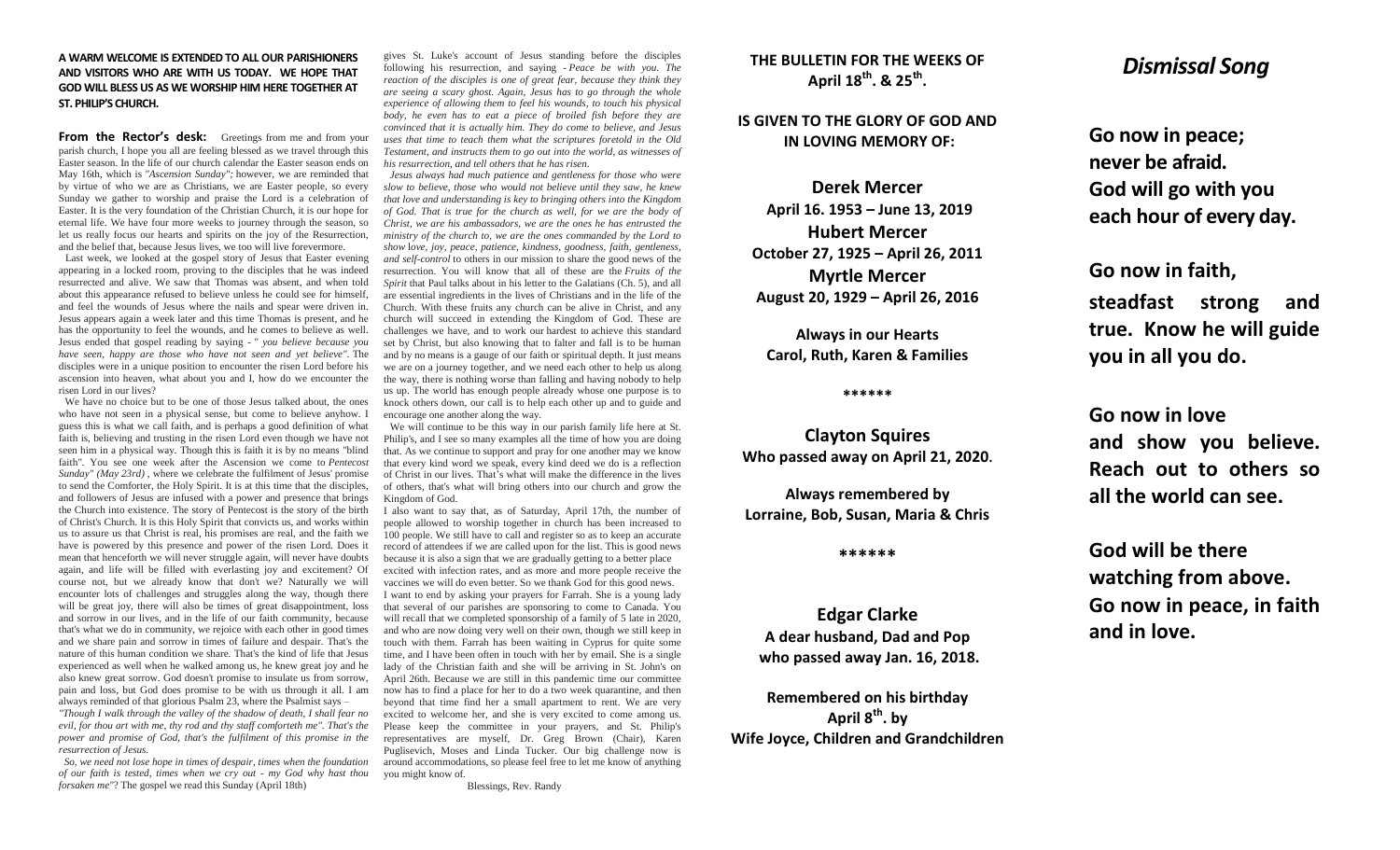#### *NOTICES/MEMORABLE DATES*

**The FM Radio Frequency is up and going!** For the past couple of weeks we have been availing of this new way of worshipping together safely, and keeping warm as we do so. Simply park in the church lot and tune your radio to 98.5 FM and the service will be heard through your car radio. It can also be heard by those who live in the immediate vicinity of the church building. This gift to the church was donated by the following families in memory of their loved ones:

*IN MEMORY OF Arthur W Squires* (By sisters, Florence Morgan (Canon Don), Winnie Lynch, Dorothy Clarke (Lewis))

*IN MEMORY OF Edgar Clark* (By wife Joyce and family) *IN MEMORY OF Leila Tulk* (By husband Tom and family)

We thank them for this generous contribution to St. Philip's parish and we will be able to make excellent use of it.

**The 98.5 FM frequency is always in use** whenever we are gathered for worship. If our numbers inside exceed 100 people there is still the ability to listen to the service through your car radio while in the parking lot of the church.

**Rev. Randy is available for prayer –** during this time of separation and isolation many people may be feeling lonely. If you would like prayer, please contact the office (895-0715) and Rev. Randy will pray with you on the phone.

**We are now back to indoor worship** for our 8:30 am and 10:30 am services. We are restricted to a maximum of 100 people, including sidespersons, register, organist and clergy. It is also still important that you register for Sunday worship by calling Donna or Janice Spurrell at 895-3581. If you attend on Sunday and you plan to be there the next Sunday just let them know at the registeration table.

**Who is an ACW member or an ACM member?** The short answer is, every woman of our parish is an ACW member and every man is an ACM member. We would love to get the numbers of active members up that attend regular meetings. Contrary to what some might think, it's not always about meetings and planning fundraisers, it is also about fun and fellowship together. We would love to see more of our ladies and gentlemen meeting together, getting to know one another better and growing our parish.

**ACW Lenten Sock Project** has been a success again this year. Just a reminder to those who have not returned their socks that there is still time to do so.

**Parish Finances** is always a concern for us as we endeavor to keep up-to-date on our commitments. Last year (2020) turned out to be an excellent year for the parish financially, as all of you, parishioners of St. Philip's parish rallied to ensure the bills could be paid in the midst of the pandemic as our building was closed. We are very grateful for that, and, not many parishes in the diocese had this experience, and it happened here because of your faithfulness to God and your devotion to this parish. We are now coming to the end of the first quarter of 2021, and we want to remind everyone that the challenges of the global pandemic are still with us, our building continues to be closed down for inside worship and fundraising is non-existent at the moment. We ask everyone to be mindful of our situation and to help us keep up financially by being regular in your financial support of the parish. God bless you for all you do in the life of our parish.

**New Vestry members are needed for the upcoming annual meeting.** Each year several members go off Vestry having served their 3 year term, which leaves openings for new members. Please give this some thought and speak to the rector or wardens if you would like to offer yourself this year. If you served on Vestry before and have been off for at least one year you are eligible to be nominated again.

**If you would like to receive Rev. Randy's weekly email** please provide your email address. Periodically, the Rector sends out emails to all those in the parish whose email he has on file. Please provide him with your email address by emailing him at [lockyerrandy@gmail.com.\](mailto:lockyerrandy@gmail.com./)

**What is the status of parish hall rentals?** At this time The Canon EB Cheeseman Parish Centre is not available for general rentals. As of September, we made the hall available to our major renters - Ballicatter and Eastern Health group - as long as they had documentation from Eastern Health showing their start-up plan.

**Did you know that you can advertise your business in Anglican Life?** Our Tri-diocesan newspaper goes out to thousands of homes all across Newfoundland & Labrador every month, and thousand more view the online publication. You can purchase half pages or full pages. For more information please contact The Rev. Fred Marshall, the Tri-diocesan Joint Committee Officer at: [fred.marshall@nljointcommittee.com](mailto:fred.marshall@nljointcommittee.com) or by telephone 709-727-4346 By advertising you reach a greater number of potential customers while at the same time providing much needed revenue to our church newspaper.

**Vestry meeting** will be held on Tuesday, April  $20<sup>th</sup>$  at 7:00 pm in the main body of the church.

**ACM** meeting will be held on Thursday, April  $22^{nd}$  at 7:00 pm.

**The ACW Sub Sandwich sale** will be held on April 29<sup>th</sup>. The ACW ladies are already taking orders for the subs so please be sure to get your order in. We ask for your full support of this fundraiser, especially since our ACW have not been able to have many fundraisers in the past year. Your support will allow them to make their contribution to the parish budget in 2021.

**The annual meeting of the congregation** will now be held on Sunday, May  $2^{nd}$  following the 10:30 am service. Given the kind of year 2020 turned out to be we do not anticipate a lot of time spent on reports as most parish activities were either halted or greatly affected because of the pandemic. We will need additional members elected to vestry to replace those who have served their term.

**Hospital visitation is limited to only the appointed chaplain.** Whenever any of our parishioners are admitted to hospital, parish clergy are prohibited from visiting because of Covid-19 guidelines. So please ask for the Anglican Chaplain, and, he will be most happy to visit you regularly during your hospital stay.

**Rev. Randy is now accepting names for Confirmation.**  Last year we were about to call for registration for Confirmation when the pandemic was declared and we had to close down. Because we are still closed we are only accepting the names for now. If you have a child for Confirmation please let the rector know. Once we have a definitive number, Rev. Randy will acquire a Confirmation date from Bishop Rose as soon as we are able to safely gather again.